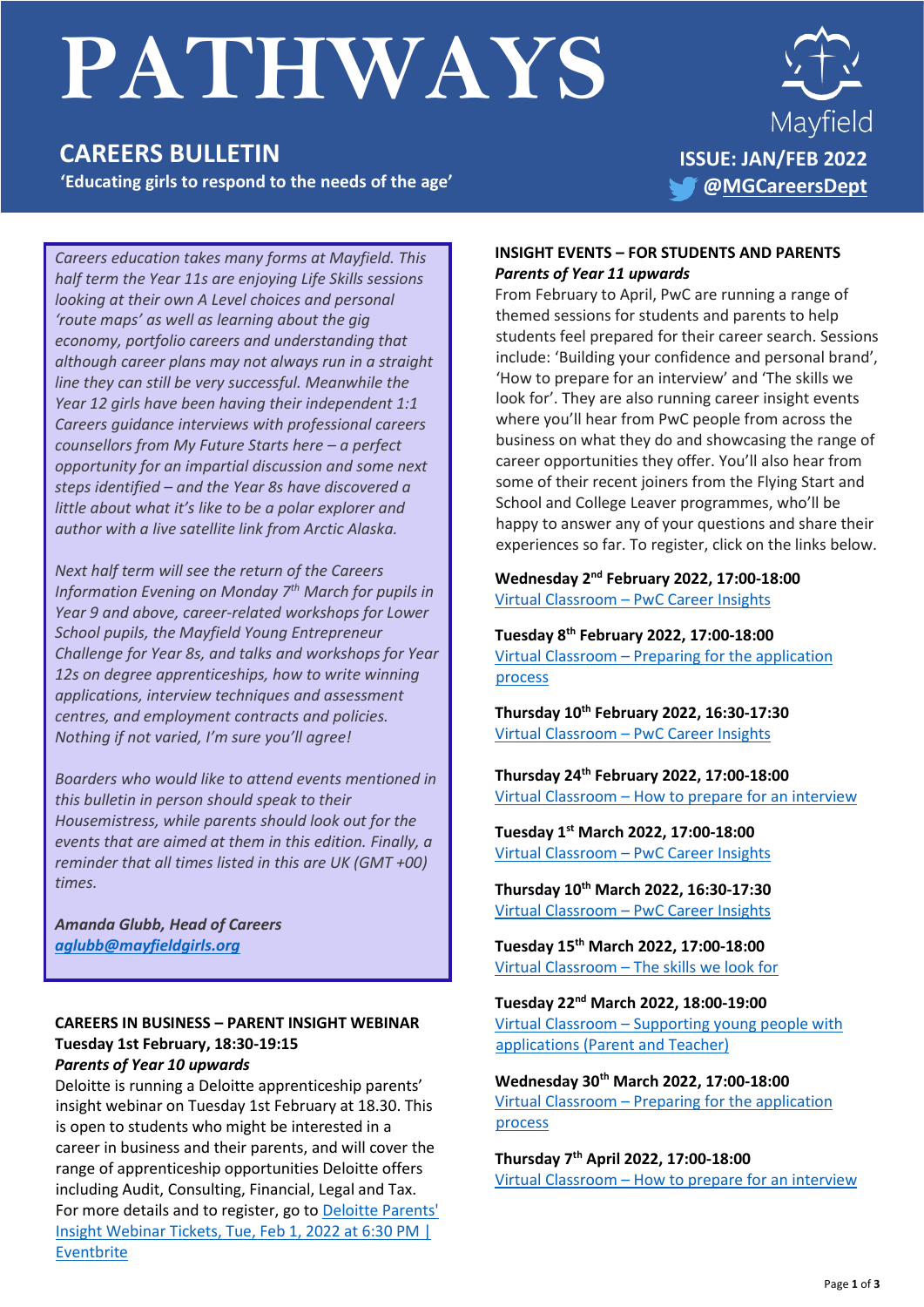# **PATHWAYS**

# **CAREERS BULLETIN**

**'Educating girls to respond to the needs of the age'** 



#### **EDT VIRTUAL STEM COURSE Starting Wednesday 9 th February**  *Years 9 and 10*

The Engineering Development Trust (EDT) is offering a series of virtual courses on routes into STEM careers. Designed for students aged 13+, the courses give an insight into career pathways in Science, Technology, Engineering and Maths. The courses are approximately 20 hours long and need to be completed over three weeks from  $10^{th}$  February to  $3^{rd}$  March; they lead to a Bronze Industrial Cadets award. More details are available here: [Routes into STEM | EDT \(etrust.org.uk\)](https://www.etrust.org.uk/routes-into-stem-read-more)

#### **SUCCESS BEYOND SCHOOL: SEMINARS FOR PARENTS** *Parents of Year 8 upwards*

Run by InvestIN, these free live online seminars featuring career experts are designed to help parents amplify their children's career potential.

#### **Wednesday 9th February: Making it in Medical Sciences**

Expert advice on breaking into medicine, dentistry and veterinary science.

## **Wednesday 9th March: Women in Business**

Inspiring entrepreneurship in our young women

### **Wednesday 23rd March: The Ultimate Career Experience**

Everything you need to know about InvestIN's lifechanging Summer Experiences

## **Wednesday 6th April: The Career Workshop**

Helping your child to choose their future with confidence

#### **Wednesday 4th May: Through the Magnifying Glass** Uncover your child's future in forensic science

For more information or to register for any of these seminars, go to: [Events for Parents | InvestIN](https://investin.org/pages/parent-events?utm_source=UK+SCHOOLS+MASTER&utm_campaign=2ae6e725e1-Resend+Parent+Event+-+Name+Tracking&utm_medium=email&utm_term=0_bfccb03bbd-2ae6e725e1-137477567&mc_cid=2ae6e725e1&mc_eid=f3ee78acce)

## **ENGINEERING APPRENTICESHIP INFORMATION Friday 11th February**

### *Year 11 upwards*

The Women's Engineering Society is holding an Apprenticeship Showcase on Friday 11<sup>th</sup> February which will feature panels of current engineering apprenticeships sharing their experiences and answering questions from students. Register at [Engineering Apprenticeships Showcase \(hubilo.com\)](https://events.hubilo.com/engineering-apprenticeships-showcase/login)

#### **DEGREE APPRENTICESHIPS IN GOVERNMENT Application closing date: Monday 14th February** *Year 13*

The Government Economic Service Degree Apprenticeship Programme (GES-DAP) is a four-year programme that offers the opportunity to work in a central government department or agency on some of the most important social, environmental and economic issues the UK faces, all while earning a salary and studying for a degree in economics with the University of Kent. The course is fully funded so there are no tuition fees. Apprentices will work in central government departments in London and nationwide. Once complete, graduates will have an apprenticeship, an Economics degree, and the experience of four years' working in the Civil Service – putting them in an excellent position to progress their career.

#### To find out more about the GES Economist Degree Apprenticeship go to:

[www.gov.uk/government/publications/the](http://www.gov.uk/government/publications/the-government-economic-service-degree-level-apprenticeship)[government-economic-service-degree-level](http://www.gov.uk/government/publications/the-government-economic-service-degree-level-apprenticeship)[apprenticeship](http://www.gov.uk/government/publications/the-government-economic-service-degree-level-apprenticeship)

#### **MEDICINE WEBINARS Sunday 27th February** *Year 11 upwards*

Inspire Medics has organised a series of free monthly webinars for students in Year 12 who want to study medicine. Their next online talk is on **Sunday 27th February** when two doctors will talk about how to get work experience for medical school. To book a place use the link here: [Get into Medical School: How to Get](https://www.eventbrite.co.uk/e/get-into-medical-school-how-to-get-work-experience-tickets-223274107867?aff=odeimcmailchimp&mc_cid=937a06f20c&mc_eid=UNIQID)  [Work Experience?](https://www.eventbrite.co.uk/e/get-into-medical-school-how-to-get-work-experience-tickets-223274107867?aff=odeimcmailchimp&mc_cid=937a06f20c&mc_eid=UNIQID)

#### **UNIFROG NEXT STEPS STUDENT FAIR Tuesday 8th March** *Year 9 upwards*

Unifrog are hosting their first **Next Steps Student Fair** on Tuesday 8<sup>th</sup> March. Mayfield students will be able to hear directly from employers, universities, apprenticeship providers and careers experts in live sessions, and drop into virtual booths to speak with them instantly. There are currently more than 50 universities and employers in attendance, including PwC, ITV, and Cambridge University. Students must register in advance via this link [Unifrog Next Steps Fair](https://www.unifrog.org/student/webinars/upcoming/415-next-steps-student-fair) or via the webinar section on their Unifrog accounts.